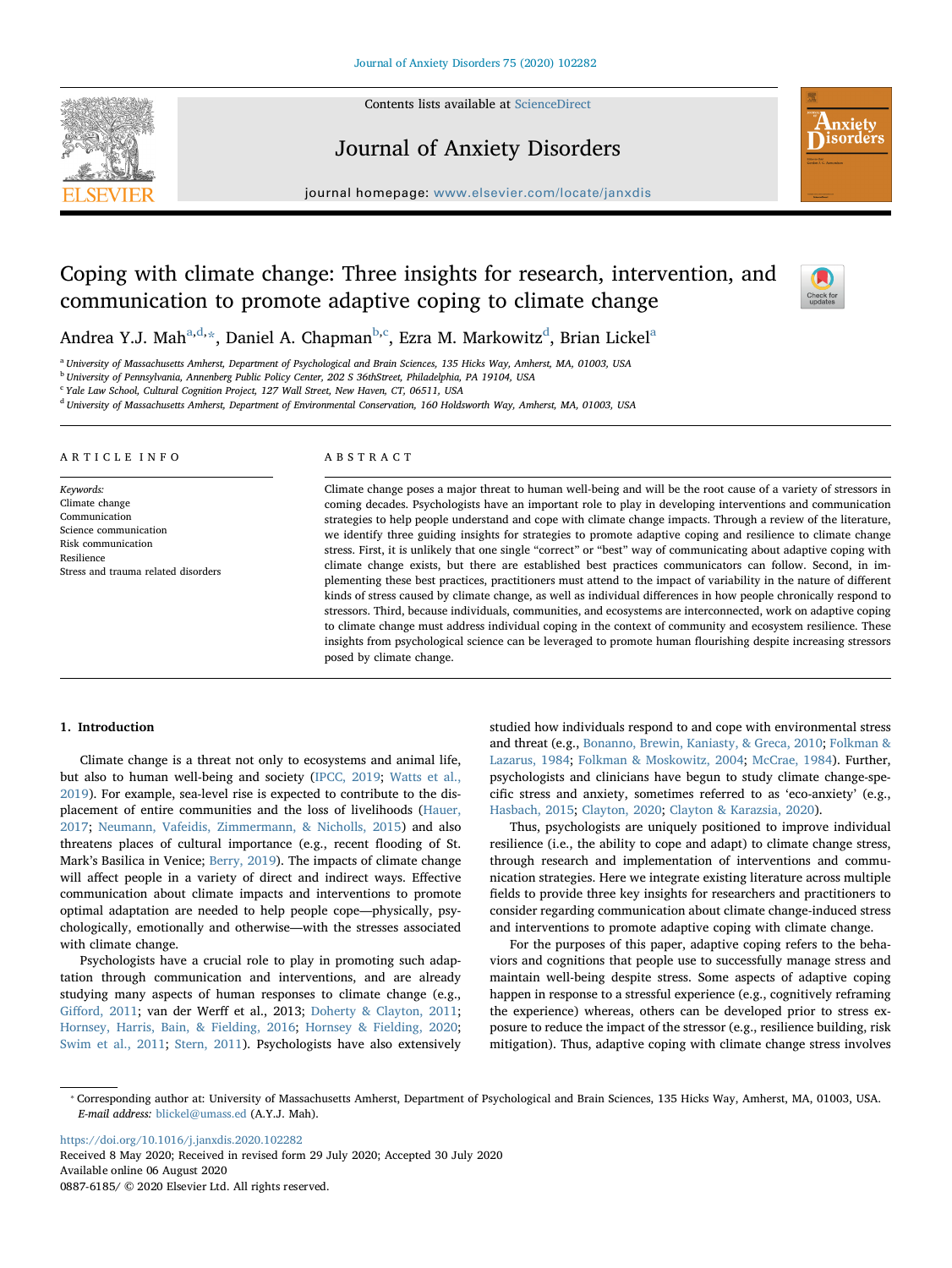<span id="page-1-0"></span>

Fig. 1. Key Messages.

responses that help people to manage emotional responses, that are aimed at mitigating future risks, and that help people adapt and remain resilient in spite of changing conditions. In the context of climate change, we believe that adaptive coping is a crucial part of personal resilience.

Our aim here is to provide an overview of information that could be useful in promoting adaptive coping among people who are exposed to climate change-related risks. Some of these insights may be more applicable for clinicians, whereas others may be more applicable for communicators or policy advocates. Ultimately, all of these groups may be able to make use of these insights to help serve their goals and interests around understanding and promoting adaptive coping to climate change. Crucially, we have written this paper in a way as to make it accessible to a wide diversity of audiences and stakeholders, including readers who are both familiar and unfamiliar with the various strands of literature (e.g., climate change communication; coping and stress) we seek to bring together. In so doing, we have identified three key insights for those interested in the intersection of climate change and adaptive coping (see [Fig. 1\)](#page-1-0).

First, we suggest that although there is no one "correct" or "best" way to communicate about coping with climate change, there are general principles from communications research that can be applied to promote more effective communication. Second, we argue that interventions designed to increase people's capacity to cope with the stress of climate change must be tailored to target audiences, both because climate change causes a variety of stressors and also because individuals have chronic ways of appraising and coping with stress that may influence how they will cope with climate change-related stressors. Third, we note that individual-level resilience to climate change is only one aspect of resilience; practitioners and researchers must also

consider community and ecosystem resilience and develop strategies that take these contextual factors into account.

## 2. Insight 1: there is no one "correct" or "best" way of communicating about adaptive coping with climate change, but there are best practices communicators can follow

The goal of improving resilience to stress is not unique to climate change communication but has been studied in domains of risk communication quite broadly, particularly related to natural hazards and public health domains. When communicating specifically about coping with projected impacts of climate change, practitioners should make use of existing, tested strategies to influence coping.

## 2.1. Providing information about risks by itself rarely promotes change

In the risk communication and public health literatures, researchers and practitioners find that providing information about risks is generally insufficient by itself to promote meaningful behavior change or protective action ([Hardeman et al., 2002](#page-7-10); [Sellnow, Ulmer, Seeger, &](#page-8-3) Littlefi[eld, 2008](#page-8-3)). Providing more information is not always better: too much information, and information that is highly complex, will not be recalled easily nor understood well by audiences [\(Jackson, 1992](#page-7-11); [Malhotra, 1982;](#page-7-12) [Scammon, 1977\)](#page-8-4). As with interventions to increase protective health and safety behaviors, information provision about the impacts of climate change is not, by itself, generally effective at promoting behavioral change [\(Campbell-Arvai, Arvai, & Kalof, 2012](#page-6-5); [Deryugina & Shurchkov, 2016;](#page-6-6) [Moser,](#page-7-13) 2016). In both disaster communication and climate change communication, use of appropriate and understandable visuals to communicate information, for instance flood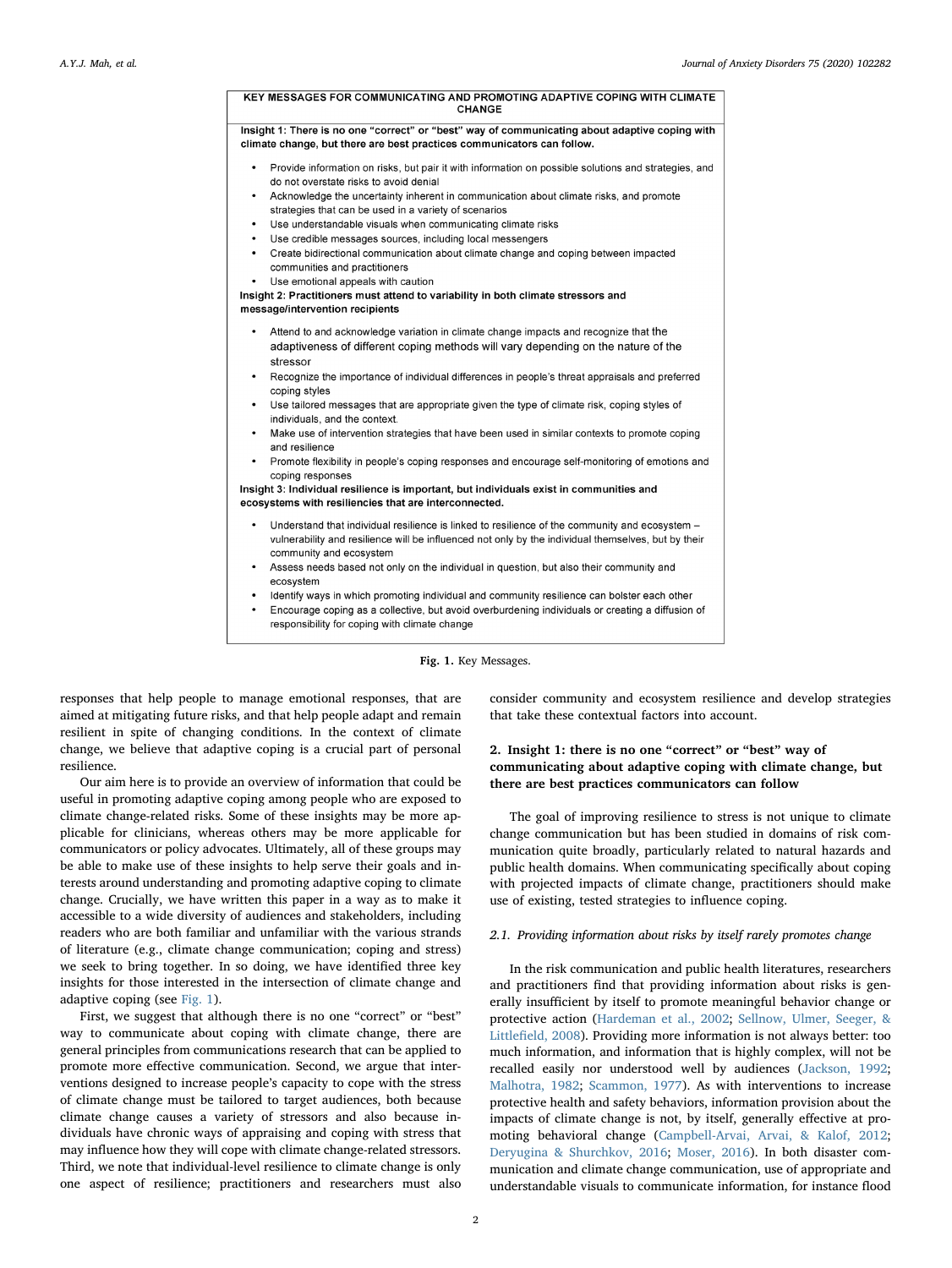maps showing at-risk areas, can promote action and increase concern (e.g., [Millet et al., 2020;](#page-7-14) [Houston et al., 2019;](#page-7-15) see also [Chapman,](#page-6-7) [Corner, Webster, & Markowitz, 2016\)](#page-6-7). Although making people aware of climate change and its possible impacts is important, if we want people to be prepared to cope with the impacts of climate change, and related stress, simply informing them of this is unlikely to encourage adaptive coping.

Several questions remain regarding the optimal role of information provision in promoting adaptive coping for climate change threats. First, increasing public knowledge of how psychologists think about stress and stress responses may help people to be better able to recognize their own reactions to stress and to apply more adaptive strategies in the context of climate change stress, but further research is needed (e.g., [Morrissey & Reser, 2003\)](#page-7-16). Another area of potential research comes from suggestions that linking extreme weather such as flooding could motivate more climate change mitigation and adaptation (e.g., [Dai, Kesternich, Löschel, & Ziegler, 2015](#page-6-8); [Ogunbode et al.,](#page-7-17) [2019\)](#page-7-17). Indeed, exposure to extreme weather has been linked to increased belief in climate change [\(Dai et al., 2015;](#page-6-8) [Demski, Capstick, &](#page-6-9) [Pidgeon, 2017](#page-6-9); [Albright & Crow, 2019](#page-6-10)). However, we should be cautious in contexts where messaging that includes a link to climate change could result in rejection not only of the claim that the risk relates to climate change, but also any other information about adaptation or coping. For example, other research framing disasters as related to climate change reduced willingness to help victims among climate change skeptics ([Chapman & Lickel, 2016](#page-6-11)). Further research is needed to evaluate under what conditions messages that link the increase in incidence of existing hazards to climate change are helpful or harmful to the promotion of climate change resilience.

## 2.2. Use emotional appeals judiciously

In risk communication, fear appeals are sometimes used to promote health-protective and other risk-reducing behaviors [\(Rogers, 1975](#page-8-5); [Rogers & Prentice-Dunn, 1997;](#page-8-6) [Witte, 1992;](#page-8-7) [Tannenbaum et al., 2015](#page-8-8)). In climate change communication, attempts to evoke negative emotions have also been used [\(Bloodhart, Swim, & Dicicco, 2019\)](#page-6-12), and anxiety about climate change, in a moderate amount, is thought to motivate adaptation behavior [\(Reser, Morrissey, & Ellul, 2011\)](#page-8-9). However, such messages must do more than provoke negative emotions; theories of fear appeals identify threat-induction as potentially motivating if people also receive information on threat severity and their personal susceptibility to the threat, as well as information that promotes efficacy ([Rogers, 1975;](#page-8-5) [Witte, 1992\)](#page-8-7). If we want people to take steps to proactively prepare for and be ready to cope with impacts of climate change, we should talk about the associated threats, but should also provide clear information on how they might prepare to minimize the impact of the stressor (see Floyd, Prentice‐[Dunn, & Rogers, 2000](#page-6-13); [Tannenbaum et al., 2015](#page-8-8); and [Peters, Ruiter, & Kok, 2013\)](#page-7-18). This is no easy task.

Further, there are some caveats that should be acknowledged when dealing with emotional appeals of any type. Communicators should account for the trade-off between the potential anxiety and distress these communications could create and the actual urgency of the threat. Effective climate communication should convey information about threats without creating unnecessary and potentially maladaptive distress. Fortunately, some research on learning about threats via media find that this type of risk exposure is often only weakly related to anxiety [\(Hopwood & Schutte, 2017;](#page-7-19) [Lee & Lee, 2019](#page-7-20); [Neria & Sullivan,](#page-7-21) [2011;](#page-7-21) Pfeff[erbaum et al., 2014\)](#page-7-22). Finally, although negative emotions may motivate action, if a stressor is portrayed as uncontrollable and excessive, people may be more likely to cope maladaptively for example by denying the risk, or by giving up attempts to do anything about it ([Folkman, Lazarus, Dunkel-Schetter, DeLongis, & Gruen, 1986](#page-7-23)). Further, communicators need to be cautious about overstating risks to avoid harming credibility ([Bults et al., 2011](#page-6-14)). Communication attempts aimed at eliciting specific emotions about climate change to promote public action, including coping, will not necessarily have a predictable or desired effect, and requires further study (see [Chapman, Trott, Silka,](#page-6-15) [Lickel, & Clayton, 2018\)](#page-6-15).

#### 2.3. Be aware of source and messaging factors

The source of a message influences the message's effectiveness (e.g., [Chaiken, 1987;](#page-6-16) [Petty & Cacioppo, 1984](#page-7-24)). When we communicate about climate change risks and advocate for certain forms of coping, research suggests that we should use sources that are perceived to be credible, attractive, and expert [\(Maddux & Rogers, 1980](#page-7-25); [Petty & Cacioppo,](#page-7-24) [1984\)](#page-7-24), which includes mental health practitioners. Communicators should also work in partnership with communities to increase trust in messages and message reach within communities [\(Covello, 2003](#page-6-17); [Seeger, 2006\)](#page-8-10). People may be more likely to listen to locals and those already part of their social network who can communicate by word-ofmouth (e.g., [Burn, 1991](#page-6-18); [Herr, Kardes, & Kim, 1991\)](#page-7-26). In addition to the benefits to persuasiveness, using local messengers will mean that those communicators are likely to have local knowledge that should increase contextual accuracy and relevance to the audience. Best practices for risk communication generally include being honest, having an open channel of ongoing bi-directional communication, communicating through multiple channels, being sensitive to cultural context, and meeting the informational needs of the public and media ([Novak et al.,](#page-7-27) [2019;](#page-7-27) [Seeger, 2006](#page-8-10): [Sellnow et al., 2008](#page-8-3)). Communications around adaptive coping should similarly be concerned with these source factors.

### 2.4. Acknowledge uncertainty

Climate change and risk communication are often about events with some degree of unpredictability, which can make communication complex ([Brashers, 2001](#page-6-19)), especially when we want to communicate effective coping techniques for a variety of possible scenarios. When there is a risk that cannot be predicted with certainty, researchers suggest communicating about several possible scenarios rather than only the worst-case scenario ([Bults et al., 2011;](#page-6-14) [Howe, MacInnis,](#page-7-28) Krosnick, [Markowitz, & Socolow, 2019\)](#page-7-28), and being clear about what is known (and not) in the face of a threat [\(Covello, 2003;](#page-6-17) [Pidgeon &](#page-8-11) [Fischho](#page-8-11)ff, 2011). Similarly, when dealing with a complex stressor such as climate change, communicators should acknowledge that there is no single solution, no one way of reducing climate risks, and no single "correct" way of adapting to or coping with those stressors. The goal of communication about these uncertain threats should be to promote a variety of approaches, and to help people recognize when to optimally use different coping strategies. We should be sure to communicate what is certain or highly probable and teach specific coping strategies to be used in those situations, or at least promote a variety of coping strategies that could be used across situations.

Finally, in implementing these best practices, interventions and communication should be sensitive to the nature of the stressor and the chronic coping styles of individuals. This issue of tailoring is highly important, and deserves its own discussion, which we address next..

## 3. Insight 2: Practitioners must attend to variability in both climate stressors and message/intervention recipients

The stressors brought about by climate change are varied and people are also heterogeneous with respect to their chronic stress appraisal and coping styles. These two important sources of variation combine to produce diverse responses at the individual level, requiring careful consideration by researchers and practitioners. As a result, there is no single way that we can communicate about adaptive coping to individuals, as there is no single "climate change stressor" that will impact all people in the same way. Messaging will have to be sensitive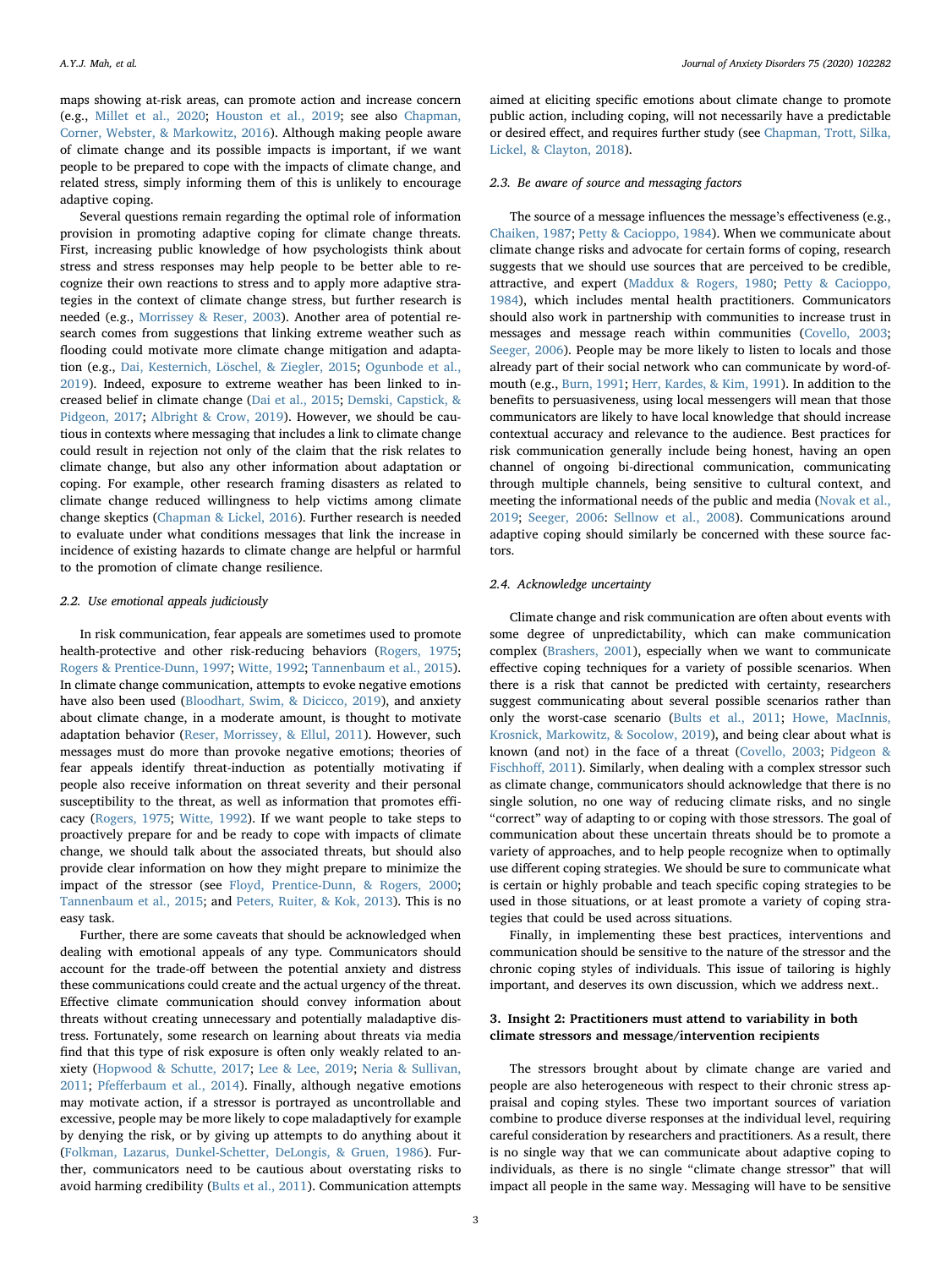to the variability of stresses that climate change will create. Prior reviews discuss the consequences of climate change in detail (e.g., [Haines,](#page-7-29) [Kovats, Campbell-Lendrum, & Corvalán, 2006](#page-7-29); [IPCC, 2014](#page-7-30); [2018;](#page-7-31) [Louis](#page-7-32) [& Hess, 2008](#page-7-32); [Watts et al., 2018](#page-8-12), [2019](#page-8-0); [Wheeler & Von Braun, 2013\)](#page-8-13) and we will not be exhaustive here. However, thinking through some of the myriad ways in which climate change can create stress provides a starting point for identifying the diversity of responses people may have and the necessity of a variety of messaging techniques on the basis of these stresses.

## 3.1. Climate change can cause both acute and chronic stress

The effects of climate change have potential to result in acute and chronic stressors. For instance, climate change is expected to increase violent conflict and extreme weather events (e.g., [Coumou &](#page-6-20) [Rahmstorf, 2012](#page-6-20); [Reuveny, 2007](#page-8-14)), both of which can result in very acute stress and trauma. Exposure to disasters (such as hurricanes, floods, and extreme droughts) may cause injury and loss of life and is also related to the incidence of mental health symptoms ([Norris,](#page-7-33) [Friedman, & Watson, 2002](#page-7-33), [2002b\)](#page-7-34). Psychologists can offer tools previously developed to confront acute stressors such as terrorist attacks and natural disasters—e.g., deployment of rapid response teams to affected areas—to help with these acute climate impacts when they arise; moreover, the psychological community has an important role to play in preparing for such needs in advance (including development of impact-specific treatment protocols and deployment plans). Other climate impacts will present as chronic stressors. For example, learning about environmental degradation in another part of the world may be felt as a stressor by people with a strong environmental identity [\(Clayton,](#page-6-3) [2020\)](#page-6-3); because such effects will be ongoing for the rest of the century (and beyond), they will potentially cause chronic stress for many people across the globe. In such instances, psychologists can offer other concrete tools previously developed and validated to help individuals and communities deal with ongoing, long-term stressors (e.g., cognitive behavioral therapies aimed at reducing anxiety). Climate advocates, practitioners and clinicians will all need to develop and deploy tools that can deal effectively with both types of stressors presented by climate change and will be more effective if they have developed a targeted toolkit of approaches before impacts—both acute and chronic—are widespread.

#### 3.2. Variability in stress responses

Besides the variability in types of climate stressors, there will also be variability in individual responses and coping (e.g., [Matthews &](#page-7-35) [Campbell, 2009;](#page-7-35) [Villada, Hidalgo, Almela, & Salvador, 2016](#page-8-15)). We cannot expect that people will react and respond in the same ways to the stresses of climate change, and some people may become anxious sand stressed while others will not [\(Clayton & Karazsia, 2020](#page-6-4)). Characteristics of the stressor itself, the context in which it occurs, and the individual all play a part in determining responses to stress [\(Folkman &](#page-7-6) [Lazarus,](#page-7-6) 1984; [Gruen, Folkman, & Lazarus, 1988](#page-7-36); [Parkes, 1986](#page-7-37)). The same stressor could be seen as a hindrance by one person, and as a challenge by another, which will differentially motivate types of coping responses (Searle & Auton, 2014). Individual differences such as personality and worldviews can influence how a stressor is perceived ([Kilby, Sherman, & Wuthrich, 2018](#page-7-38)).

There are also differences in the ways people chronically cope with stress, as people have access to different resources they might rely on to cope, including their own personal material, cognitive, and emotional resources; and resources that they can access in their communities. Depending on these resources, people may use variety of strategies when coping with different types of stressors. A common organization of types of coping is to label strategies as either problem-focused or emotion-focused ([Endler & Parker, 1990\)](#page-6-21). Problem-focused coping refers to coping strategies that directly address the problem causing the

stress in some way. In contrast, emotion-focused coping aims to regulate emotional responses to the problem or stressor, oftentimes including downregulation of negative feelings ([Folkman & Moskowitz,](#page-7-7) [2004\)](#page-7-7). Other coping strategies that have been differentiated from problem- and emotion-focused coping are meaning-focused coping, whereby the individual finds ways to connect the experience with deeper values and beliefs [\(Folkman, 2008\)](#page-7-39), and social-focused coping, whereby the individual seeks instrumental and emotional social support to help them cope ([Folkman & Moskowitz, 2004](#page-7-7)). However, other classification schemes have more categories of coping, such as [Carver,](#page-6-22) [Scheier, and Weintraub \(1989\)\)](#page-6-22) fourteen strategy typology, which includes use of humor, acceptance, planning, and religious coping, among others.

Some research suggests that although coping strategies may vary depending on the situation, people do have chronic coping styles that they preferentially adopt across situations [\(Carver & Scheier, 1994](#page-6-23); [Ptacek, Pierce, & Thompson, 2006\)](#page-8-16). An individual might chronically cope by trying to directly address the problems (i.e., problem-focused, active coping), whereas others might chronically suppress negative feelings and engage in self-distracting (more passive coping strategies), while some may show more coping flexibility by using a variety of coping strategies across situations and to change strategies when the selected strategy is not working. Coping flexibility is generally associated with better well-being and adjustment ([Cheng, 2001](#page-6-24); [Cheng, Lau,](#page-6-25) [& Chan, 2014](#page-6-25); [Lester, Smart, & Baum, 1994\)](#page-7-40). Although we are not aware of research directly investigating this, we expect that communication that encourages coping flexibility will be more effective than that which assumes that one coping approach will be optimal. People will be able to cope more adaptively if they have a variety of coping strategies they can choose from to use appropriately and flexibly given the situation.

## 3.3. Coping responses – sensitivity to both contextual and individual variability

Given that there are many ways that people can cope with stress in general, some coping strategies may seem intuitively more adaptive than others. For example, problem-focused coping might generally seem most adaptive because it involves attempts to mitigate the source of the stress rather than manage around that stress. However, practitioners should be cautious in their certainty about promoting certain strategies as adaptive, as adaptiveness will vary based on the nature of the stressor, and on the goals or motivations the individual has for coping. No single strategy will always be adaptive or maladaptive ([Folkman & Moskowitz, 2004;](#page-7-7) [Zeidner & Saklofske, 1996](#page-8-17)). We can see this in studies of responses to a variety of stressors. For example, after hurricanes Rita and Katrina, use of emotion-regulation strategies, such as substance use or using humor, were associated with higher rates of PTSD symptomology among students ([Prost, Appel, & Ai, 2018](#page-8-18)). However, in different contexts, use of other types of emotion-regulation strategies including adopting positive illusions and benefit-finding are associated with better adjustment, emotional well-being, and self-esteem, at least in the short-term (e.g., students coping with academic stress, [Robins & Beer, 2001](#page-8-19); cancer patients, [Taylor & Armor, 1996](#page-8-20)). Among people who have experienced the death of a partner, suppressing emotional processing within a half year of the loss is not necessarily related to delayed grief or a later worsening of depression, and could be, for some people, an adaptive way of coping with a traumatic loss ([Bonanno & Field, 2001\)](#page-6-26). Some research has examined how children and youth cope with climate change, finding that a variety of emotion-, meaning- and problem-focused strategies are used by this group ([2013,](#page-7-41) [Ojala, 2012](#page-7-42)). In one of these studies, the use of more problem-focused strategies was associated with more negative emotions, explained perhaps by a greater concern about and focus on climate change [\(Ojala, 2013\)](#page-7-41). [Ojala \(2013\)](#page-7-41) suggests that meaning-focused coping should be promoted, at least among this group, to encourage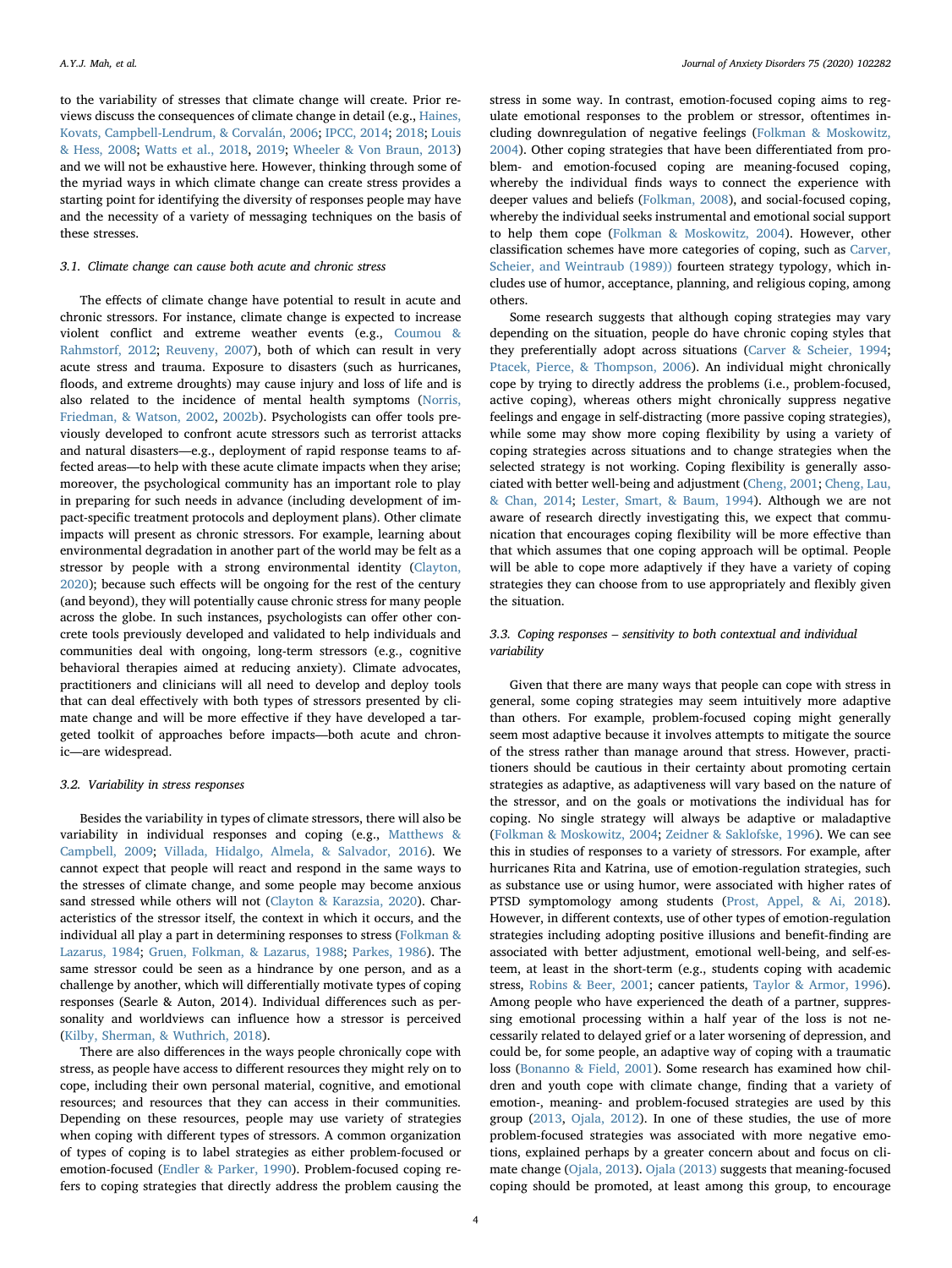more engagement in environmentalism.

These examples point to the difficulty of classifying coping responses to climate change-related stressors as adaptive or maladaptive in a universal way, and thus the need for supporting a variety of coping responses. When an individual is faced with a seemingly uncontrollable stressor, such as global climate change, using emotion-focused strategies may sometimes be more effective for that person than trying to directly reduce the stress using more active strategies (e.g., copingenvironment fit, [Folkman & Moskowitz, 2004\)](#page-7-7). [Clayton \(2020\)](#page-6-3) notes that different strategies of problem-, emotion-, and meaning-focused each have their potential benefits and drawbacks, in terms of both their impact on individual, and engagement in issues of environmentalism. In light of this, we suggest that different aspects of climate-change as a stressor may be simultaneously approached with different coping responses. Research could investigate the potential benefits from promoting emotion-focused coping for the "global" aspects of the stressor that are uncontrollable by individuals while simultaneously encouraging problem focused responses for "local" manifestations of climate change, some of which may be amenable to mitigation or adaptation action.

#### 3.4. Interventions to improve coping

Although coping with climate change as a stressor may be an area that requires further exploration, coping with stress and trauma are not new areas of research. Interventions have already been developed to help people cope with a variety of stressors. Some interventions have taught people to recognize stress and offered ways to cope with different sources and types of stressors, including disaster-related stress ([Morrissey & Reser, 2003](#page-7-16)), academic stress ([Dolbier, Jaggars, &](#page-6-27) [Steinhardt, 2010](#page-6-27); [Yusufov, Nicoloro-SantaBarbara, Grey, Moyer, &](#page-8-21) [Lobel, 2019](#page-8-21)), and stress related to cancer ([Cheung et al., 2017](#page-6-28); [Schellekens et al., 2017\)](#page-8-22). These interventions often teach mindfulness strategies, whereby participants learn to recognize and acknowledge stressful feelings, and engage in exercises like meditation or breathing practice ([Schellekens et al., 2017](#page-8-22)). Other interventions advocate for proactive coping, whereby people build competencies to mitigate impacts of anticipated stress (e.g., [Aspinwall, 2011](#page-6-29); [Bode, De Ridder,](#page-6-30) [Kuijer, & Bensing, 2007](#page-6-30); [Thoolen, Ridder, Bensing, Gorter, & Rutten,](#page-8-23) [2009\)](#page-8-23). An understudied but promising area in promotion of resilience to threats are psychological preparedness interventions ([Boylan &](#page-6-31) [Lawrence, 2020;](#page-6-31) [Hayes, Blashki, Wiseman, Burke, & Reifels, 2018](#page-7-43); [Morrissey & Reser, 2003\)](#page-7-16). The idea is that by teaching people to expect and recognize emotions that occur when they are faced with these stressors, people become better able to regulate those emotions. By communicating about climate risks and acknowledging the ways that they create stress, we may be able to encourage better coping.

The interventions described here generally have positive effects and could be adapted for climate change stressors. In considering how to apply interventions and approaches based on past research and practice, practitioners need to be sensitive to the timescale of climate change stress. Some impacts of climate change are apparent already (e.g., record-breaking temperatures in consecutive years; [Su, Zhang, &](#page-8-24) [Wang, 2017](#page-8-24)); but other climate projections emphasize gradual changes that compound over years to drastically alter our way of life in the far future (e.g. sea-level rise, [Le Bars, Drijfhout, & de Vries, 2017](#page-7-44)). Given the nature of climate change and the combination of both acute stressors and more chronic, continuous stressors, we should teach people about the different impacts along with different strategies to cope with those stresses both through active problem-solving and through emotion-focused methods. For example, interventions which teach mindfulness practices could be used in the context of climate change to help people to recognize the emotional reactions they are having in response to climate change. Teaching people about what they can do now to proactively cope is already being done in work on promoting mitigation behaviors (e.g., [Abrahamse, Steg, Vlek, & Rothengatter, 2005](#page-6-32); [Farrow,](#page-6-33)

[Grolleau, & Ibanez, 2017](#page-6-33)). Some researchers have suggested in fact that engaging in mitigation behaviors is a way to empower people and to reduce anxiety [\(Clayton, 2020;](#page-6-3) Doherty, 2015). Thus, there are interventions and strategies to improve individual adaptation and coping that have already been investigated, and which seem to be effective, although more study of specific ways of coping with climate change stress is needed.

## 3.5. Tailor messages

Given that people may have chronic ways of coping with stress (and varying degrees of flexibility in their use of different coping responses), when communicating about coping we should aim to teach a variety of coping strategies using techniques from existing interventions, and should encourage self-monitoring and evaluation of coping strategies. In health settings, interventions which match people's chronic coping styles are more effective at promoting coping, satisfaction, and ad-justment than interventions which do not match coping styles (e.g., [Fry](#page-7-45) [& Wong, 1991;](#page-7-45) [Martelli, Auerbach, Alexander, & Mercuri, 1987](#page-7-46)). The ways that people chronically cope will also likely influence the types of messages they will respond best to about climate change. For someone with a more active coping style, simply receiving effectively conveyed information about a climate change threat may be enough to mobilize them to take protective actions. Different and probably more elaborate communication and interventions may be needed for people who tend to rely on more passive coping strategies (e.g., denial, behavioral disengagement), whereas people who prefer social-focused strategies might benefit more from interventions that connect them with others who are faced with the same threats. Despite the potential of these ideas, we should note that research on the match between coping style and interventions is scarce, particularly in the context of climate change. Thus, we recommend more investigation of how chronic coping styles influence receptivity and impact of different messages about stressors as well as into sensitivity to individual differences in coping when interventions around climate change are being developed.

## 4. Insight 3: Individual resilience is important, but individuals exist in communities and ecosystems with resiliencies that are interconnected

The individual who must cope with climate change impacts does not exist in isolation. Instead, people are always embedded in a social community as well as an ecosystem that supports that person and their community. It is important for psychologists to remember this context, and that these components (i.e., person, community, ecosystem) mutually influence each other. The strengths and resources of one of these systems can improve the resilience of the others, just as vulnerabilities in a community or ecosystem increase vulnerability of the individual.

Resilience describes the ability of systems and organisms to cope with, adapt to, and develop in the face of changes, rather than an ability to maintain the status quo ([Adger, 2000;](#page-6-34) [Folke, 2016\)](#page-7-47). A feature of resilient systems is adaptive capacity, defined as the "necessary resources for systems to adapt and learn" (p.323, [Brown & Westaway,](#page-6-35) [2011\)](#page-6-35). Norris, Stevens, Pfeff[erbaum, Wyche, and Pfe](#page-7-48)fferbaum (2008)) argue that being resilient requires resources which are robust (i.e., able to be used in a variety of stress-inducing situations), redundant (i.e., a diversity of resources available to prevent issues of resource dependency), and rapid (i.e., able to be accessed and used quickly). Resilience can also be described in terms of which aspect of the system it refers to, and we argue that individual, community, and ecosystem resilience are each vital components of our overall resilience to climate change.

#### 4.1. The three legs of climate-change resilience

Resilience has been a core idea in ecosystems research on responses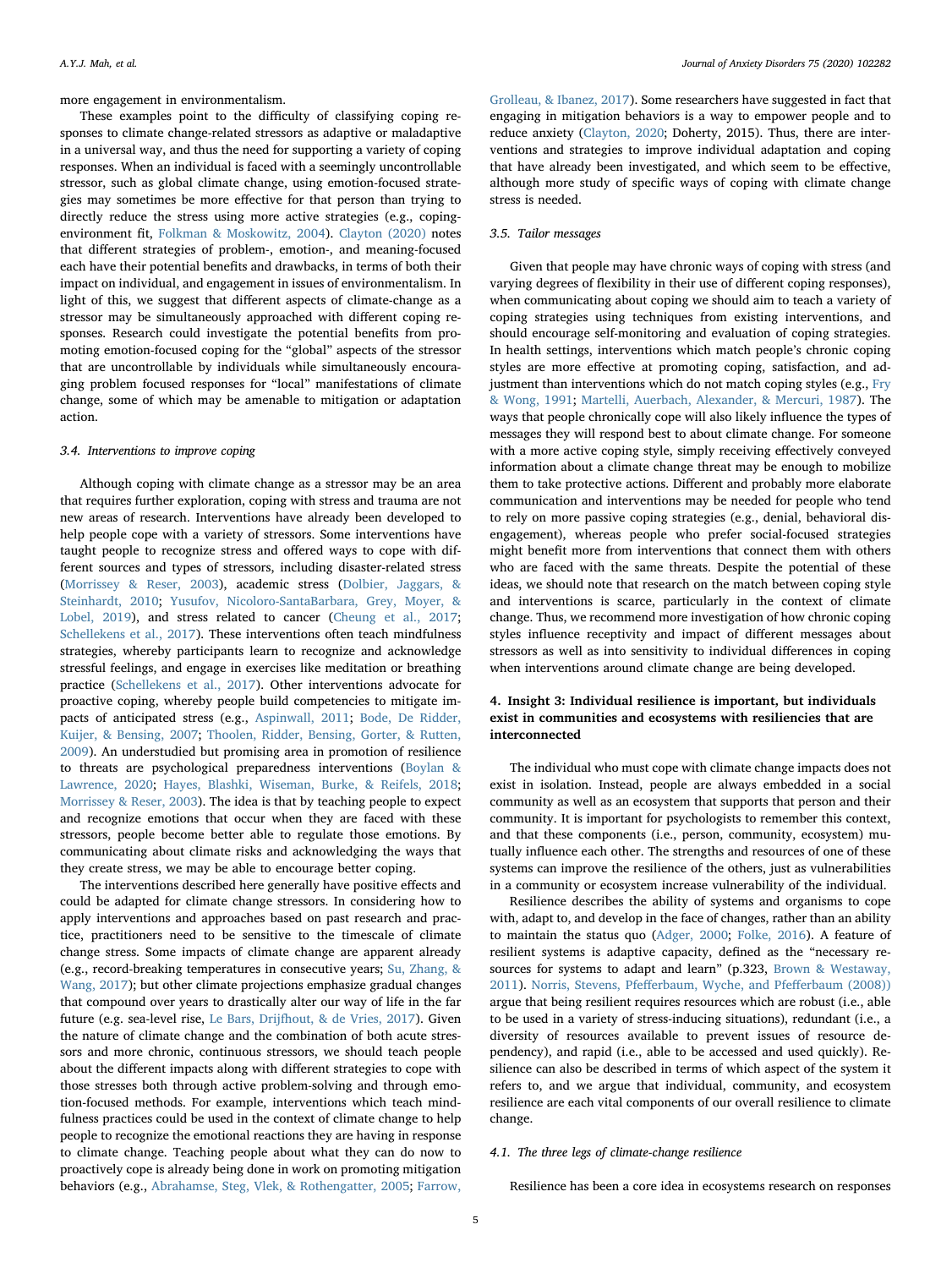to climate change (e.g., [Côté & Darling, 2010\)](#page-6-36). Ecological resilience refers to the capacity of a natural system to persist even when major changes occur ([Holling, 1973\)](#page-7-49). For instance, an ecologically resilient system may be exemplified by a stable population of animal life despite climatic changes, or the adaptation of plants to new conditions. Likewise, the idea of community resilience is growing in importance as a principle for how communities should approach climate change adaptation. Community resilience describes the ability of communities to cope with external stressors, and is influenced by social capital (e.g., social networks, place attachment), infrastructure, and vulnerabilities ([Chapman, Lickel, & Markowitz, 2017](#page-6-37)). Communities with sufficient adaptive capacity (e.g., ability to adjust), cooperation, resources, community leadership, community attachment, and strong social networks will be more resilient to climatic changes [\(Lindberg &](#page-7-50) [Swearingen, 2020](#page-7-50)).

Although individual or personal resilience has had less focus in climate change research, it has been investigated in psychological research on human development and response to stress (e.g., [Compas](#page-6-38) [et al., 2017;](#page-6-38) [Rutter, 1987](#page-8-25); [Werner, 2000\)](#page-8-26). In the context of the current paper, resilience at the individual level is determined in part by the coping ability of individuals experiencing stressors. People who are resilient will be able to navigate and respond to adversity and may show growth from climate change related experiences.

#### 4.2. Individual, community, and ecological resiliencies are linked

These different resiliencies do not exist in isolation from each other, and we encourage thinking of the connections between them. Current work on climate change adaptation increasingly views community and ecological resilience as linked concepts that both deal with sustainability of systems, although their distinct roles and character are also recognized ([Adger, 2000\)](#page-6-34). Resilience of social systems is viewed as inherently related to ecosystem resilience due to human dependence on natural resources ([Adger, 2000\)](#page-6-34). At the same time, the ways that human society impact the environment influence ecosystem resilience at both local and global scales. We argue that individual resilience and community resilience also reciprocally influence each other. Individuals may be more resilient if they live in communities with high social capital and in communities where resources are accessible. Communities will also be more resilient if their individual members are more resilient. For instance, after experiencing a disaster, people who cope better and who are better prepared may be more able to help others like neighbors, friends, and the community at large (e.g., community responses to tornadoes; [LaLone, 2012\)](#page-7-51). As a result of these interconnections across levels of analysis and organization, it is important not only to be aware of, and sensitive to, ecological, community, and personal resiliencies but also to approach the issue of climate change, adaptation, and stress from the perspective that these interact to influence coping. When practitioners want to promote adaptive coping at the individual level, they must consider the social and ecological context in which a person is embedded, and how that context influences the material or psychological resources available to the person. This should also include a consideration of issues of environmental justice – the climate change impacts being felt within communities and ecosystems are often not a direct result of actions of individuals within those communities (see Agyeman, 2016; Swim & Bloodhart, 2018). Drawing out all the potential interconnections between ecosystem, community, and personal resilience is beyond the scope of this paper. We think it is particularly valuable to discuss how individual coping processes may be linked to community resilience.

#### 4.3. The link between individual and community resilience

When individuals engage in coping efforts to lessen stress they experience from climate change, these efforts will have an impact on their community's resilience. The ways communities respond also influence the individuals that inhabit them.

In some instances, increasing the resilience of an individual and her household may benefit the resilience of the broader community. For example, if an individual engages in resilience-building by learning disaster response skills (e.g., taking first aid courses), then they become a resource for the community by being better able to care for themselves (i.e., less reliant on the community for help) as well as others. However, other responses, although arguably adaptive for the individual, may have negative consequences for the resilience of the larger community in which that person lives. For example, hoarding of essential supplies might increase an individual person's resilience while reducing resilience within the larger community if it contributes to shortages.

The ways that communities respond to stressors also influence the individual. Some research has approached these issues by examining the outcomes of coping as a group, starting with appraisals of the stress as a shared problem and an appraisal that responsibility is shared ([Lyons, Mickelson, Sullivan, & Coyne, 1998\)](#page-7-52). When people cope together, there can be benefits that would not be possible for an individual coping alone, such as a shared sense of responsibility that can lessen the burden of the stress on each individual ([Lyons et al., 1998](#page-7-52)). However, this type of coping may result in inequitable distribution of responsibility and risk of 'stress contagion' as the stress spreads throughout more community members ([Lyons et al., 1998\)](#page-7-52). Further, if people feel that they are not personally impacted or that others can address the problem without their efforts then they may shirk responsibility to cope [\(Folkman & Moskowitz, 2004\)](#page-7-7). In the context of coping with climate change, communicators should strive to avoid messages that deny individual responsibility. However, messages should not overburden the individual, and should find ways to connect individuals within their communities so that they can cope productively together, especially in situations where collective action to address a risk or threat is the most effective (e.g., community resilience building for disaster preparedness).

## 5. Psychologists' roles in promoting resilience

Psychologists have an important role to play in promoting resilience at community and individual levels. Communities which are resilient to climate change are characterized by an ability to engage in collective action, high levels of social capital (e.g., strong community relationships), strong community competence (including local governance structures and processes), and resilient infrastructure [\(Chapman et al.,](#page-6-15) [2018;](#page-6-15) [Cutter et al., 2008;](#page-6-39) [Norris et al., 2008\)](#page-7-48). Psychologists can facilitate the bridging and linking relationships necessary to increase social capital and capacity for collective action, can help develop and evaluate meaningful interventions to increase overall community resilience, and can identify vulnerabilities within communities. For instance, psychologists can assess existing individual, community and ecosystem resilience to aid in decision-making about where intervention and communication efforts should be focused. Furthermore, because psychologists study and understand how people respond to and cope with stress, they have a key role to play in informing and preparing individuals to cope with and be resilient to climate change as a stressor.

In communication and interventions to improve coping with climate change, practitioners should assess needs not only at the individual level but also with respect to the resilience of the broader communities in which individuals are embedded. It is particularly important to develop awareness of the available resources at all levels that could be leveraged to help the individual cope. Depending on the resources available (be they social, emotional, cognitive, material, infrastructural), advocacy for different types of coping may be more or less appropriate. For example, asking people to find social support in a community that is not well-connected may not be effective, just as telling people to take steps to mitigate their climate impacts by driving less are unlikely to work if infrastructure is not in place to support such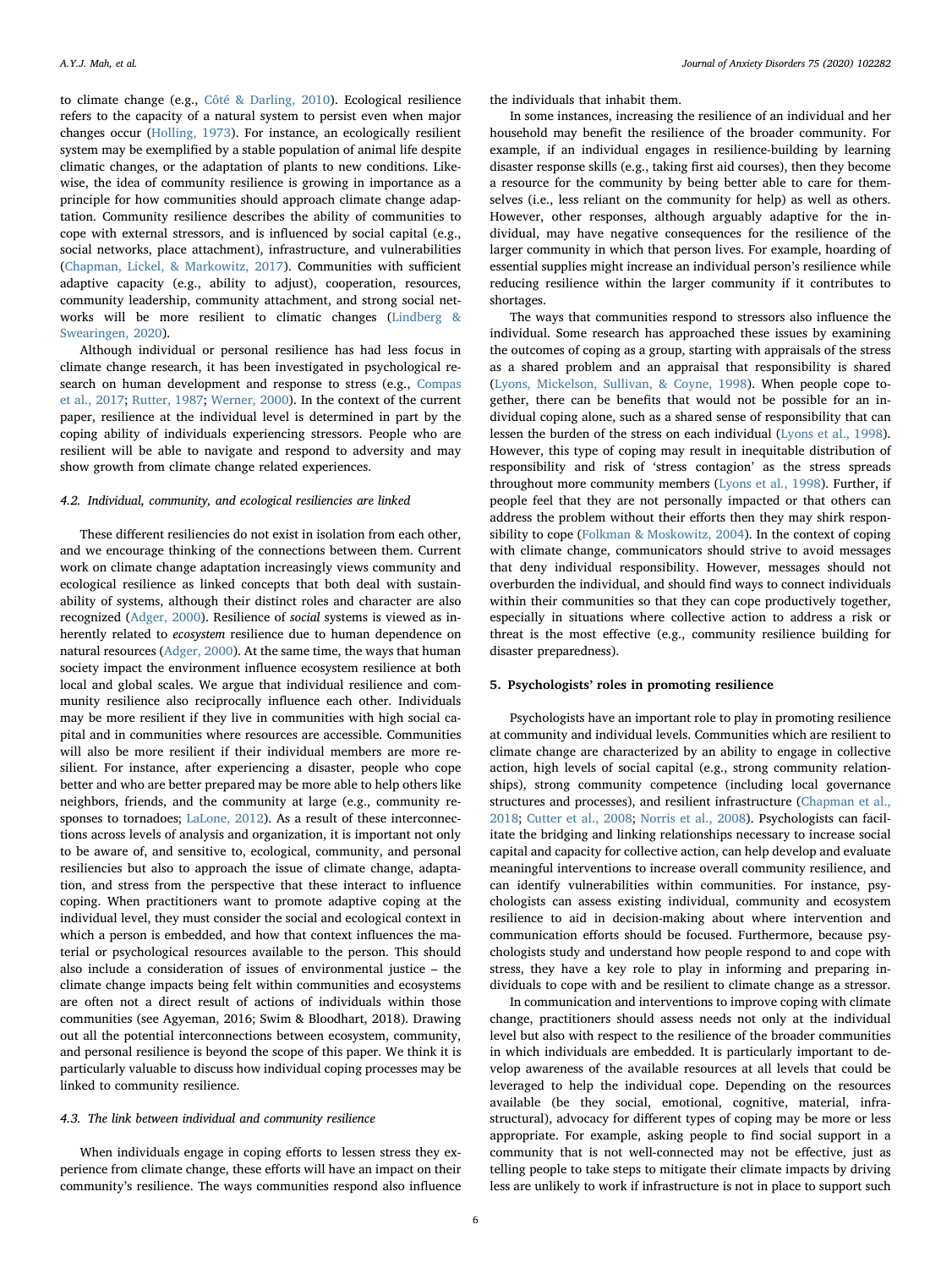changes in transportation behavior (e.g., lack of public transit or bicycle lanes).

Another area that deserves more exploration is whether coping well with climate impacts decreases motivation to take action to reduce the emission of greenhouse gasses. It has been argued that if people are able to cope with climatic changes that they will be unmotivated to change current behavior to mitigate climate change ([Ogunbode et al., 2019](#page-7-17)). However, evidence in support of this is mixed, and more research is needed. Some studies have found that thinking about adaptation and support for adaptation policies does not necessarily predict a decrease in support for and action on mitigation strategies [\(Carrico, Truelove,](#page-6-40) [Vandenbergh, & Dana, 2015;](#page-6-40) [Evans, Milfont, & Lawrence, 2014](#page-6-41)). The issue is further complicated because some strategies to proactively cope with climate change may also be ways of mitigating climate impact. For example, reducing unnecessary consumption can bolster individual resilience by increasing household financial buffers, while at the same time reducing greenhouse gas emissions.

#### 6. Conclusion

In providing these insights, we hope to inform the research and communication efforts of those working in the domains of climate change communication and coping. Given the urgency of climate change and the need to help promote well-being, the study of risk communication to promote climate change resilience is an important area. Psychologists have an important role in this field in their potential contribution to the study of human resilience in the face of a global crisis.

### Declaration of Competing Interest

None.

#### References

- <span id="page-6-32"></span>Abrahamse, W., Steg, L., Vlek, C., & Rothengatter, T. (2005). A review of intervention studies aimed at household energy conservation. Journal of Environmental Psychology, 25(3), 273–291. <https://doi.org/10.1016/j.jenvp.2005.08.002>.
- <span id="page-6-34"></span>Adger, W. N. (2000). Social and ecological resilience: are they related? Progress in Human Geography, 24(3), 347–364. <https://doi.org/10.1191/030913200701540465>.
- <span id="page-6-10"></span>Albright, E. A., & Crow, D. (2019). Beliefs about climate change in the aftermath of extreme flooding. Climatic Change, 155(1), 1–17. [https://doi.org/10.1007/s10584-019-](https://doi.org/10.1007/s10584-019-02461-2) [02461-2](https://doi.org/10.1007/s10584-019-02461-2).
- <span id="page-6-29"></span>Aspinwall, L. G. (2011). [Future-oriented thinking, proactive coping, and the management of](http://refhub.elsevier.com/S0887-6185(20)30096-7/sbref0020) [potential threats to health and well-being. The Oxford handbook of stress, health, and](http://refhub.elsevier.com/S0887-6185(20)30096-7/sbref0020) [coping](http://refhub.elsevier.com/S0887-6185(20)30096-7/sbref0020)334–365.
- <span id="page-6-0"></span>Berry, N. (2019). Venice floods: Climate change behind highest tide in 50 years, says mayor. BBC News. Retrieved from [https://www.bbc.com/news/world-europe-](https://www.bbc.com/news/world-europe-50401308)[50401308](https://www.bbc.com/news/world-europe-50401308).
- <span id="page-6-12"></span>Bloodhart, B., Swim, J. K., & Dicicco, E. (2019). "Be worried, be VERY worried:" preferences for and impacts of negative emotional climate change communication. Frontiers in Communication, 3, 63. [https://doi.org/10.3389/fcomm.2018.00063.](https://doi.org/10.3389/fcomm.2018.00063)
- <span id="page-6-30"></span>Bode, C., De Ridder, D. T., Kuijer, R. G., & Bensing, J. M. (2007). Effects of an intervention promoting proactive coping competencies in middle and late adulthood. The Gerontologist, 47(1), 42–51. [https://doi.org/10.1093/geront/47.1.42.](https://doi.org/10.1093/geront/47.1.42)
- <span id="page-6-26"></span>Bonanno, G. A., & Field, N. P. (2001). Examining the delayed grief hypothesis across 5 years of bereavement. The American Behavioral Scientist, 44(5), 798–816. [https://doi.](https://doi.org/10.1177/0002764201044005007) [org/10.1177/0002764201044005007.](https://doi.org/10.1177/0002764201044005007)
- <span id="page-6-2"></span>Bonanno, G. A., Brewin, C. R., Kaniasty, K., & Greca, A. M. L. (2010). Weighing the costs of disaster: Consequences, risks, and resilience in individuals, families, and communities. Psychological Science in the Public Interest, 11(1), 1–49. [https://doi.org/10.](https://doi.org/10.1177/1529100610387086) [1177/1529100610387086](https://doi.org/10.1177/1529100610387086).
- <span id="page-6-31"></span>Boylan, J. L., & Lawrence, C. (2020). What does it mean to psychologically prepare for a disaster? A systematic review. International Journal of Disaster Risk ReductionArticle 101480. <https://doi.org/10.1016/j.ijdrr.2020.101480>.
- <span id="page-6-19"></span>[Brashers, D. E. \(2001\). Communication and uncertainty management.](http://refhub.elsevier.com/S0887-6185(20)30096-7/sbref0055) The Journal of [Communication, 51](http://refhub.elsevier.com/S0887-6185(20)30096-7/sbref0055)(3), 477–497.
- <span id="page-6-35"></span>Brown, K., & Westaway, E. (2011). Agency, capacity, and resilience to environmental change: Lessons from human development, well-being, and disasters. Annual Review of Environment and Resources, 36, 321–342. [https://doi.org/10.1146/annurev](https://doi.org/10.1146/annurev-environ-052610-092905)[environ-052610-092905](https://doi.org/10.1146/annurev-environ-052610-092905).
- <span id="page-6-14"></span>Bults, M., Beaujean, D. J., de Zwart, O., Kok, G., van Empelen, P., van Steenbergen, J. E., ... Voeten, H. A. (2011). Perceived risk, anxiety, and behavioural responses of the general public during the early phase of the Influenza A (H1N1) pandemic in the Netherlands: Results of three consecutiveonline surveys. BMC Public Health, 11(1), 2.

[https://doi.org/10.1186/1471-2458-11-2.](https://doi.org/10.1186/1471-2458-11-2)

- <span id="page-6-18"></span>Burn, S. M. (1991). Social psychology and the stimulation of recycling behaviors: The block leader approach. Journal of Applied Social Psychology, 21(8), 611–629. [https://](https://doi.org/10.1111/j.15591816.1991.tb00539.x) [doi.org/10.1111/j.15591816.1991.tb00539.x](https://doi.org/10.1111/j.15591816.1991.tb00539.x).
- <span id="page-6-5"></span>Campbell-Arvai, V., Arvai, J., & Kalof, L. (2012). Motivating sustainable food choices: The role of nudges, value orientation, and information provision. Environment and Behavior, 46(4), 453–475. <https://doi.org/10.1177/0013916512469099>.
- <span id="page-6-40"></span>Carrico, A. R., Truelove, H. B., Vandenbergh, M. P., & Dana, D. (2015). Does learning about climate change adaptation change support for mitigation? Journal of Environmental Psychology, 41, 19–29. [https://doi.org/10.1016/j.jenvp.2014.10.009.](https://doi.org/10.1016/j.jenvp.2014.10.009)
- <span id="page-6-23"></span>[Carver, C. S., & Scheier, M. F. \(1994\). Situational coping and coping dispositions in a](http://refhub.elsevier.com/S0887-6185(20)30096-7/sbref0085) stressful transaction. [Journal of Personality and Social Psychology, 66](http://refhub.elsevier.com/S0887-6185(20)30096-7/sbref0085)(1), 184.
- <span id="page-6-22"></span>Carver, C. S., Scheier, M. F., & Weintraub, J. K. (1989). Assessing coping strategies: A theoretically based approach. Journal of Personality and Social Psychology, 56(2), 267–283. [https://doi.org/10.1037/0022-3514.56.2.267.](https://doi.org/10.1037/0022-3514.56.2.267)
- <span id="page-6-16"></span>[Chaiken, S. \(1987\). The heuristic model of persuasion. In M. P. Zanna, J. M. Olson, & C. P.](http://refhub.elsevier.com/S0887-6185(20)30096-7/sbref0095) Herman (Vol. Eds.), Social infl[uence: The Ontario symposium: Vol. 5](http://refhub.elsevier.com/S0887-6185(20)30096-7/sbref0095), (pp. 3–39). [Hillsdale, NJ: Lawrence Erlbaum.](http://refhub.elsevier.com/S0887-6185(20)30096-7/sbref0095)
- <span id="page-6-11"></span>Chapman, D. A., & Lickel, B. (2016). Climate change and disasters: How framing affects justifications for giving or withholding aid to disaster victims. Social Psychological and Personality Science, 7(1), 13–20. <https://doi.org/10.1177/1948550615590448>.
- <span id="page-6-7"></span>Chapman, D. A., Corner, A., Webster, R., & Markowitz, E. M. (2016). Climate visuals: A mixed methods investigation of public perceptions of climate images in three countries. Global Environmental Change Part A, 41, 172–182. [https://doi.org/10.1016/j.](https://doi.org/10.1016/j.gloenvcha.2016.10.003) [gloenvcha.2016.10.003.](https://doi.org/10.1016/j.gloenvcha.2016.10.003)
- <span id="page-6-37"></span>Chapman, D. A., Lickel, B., & Markowitz, E. M. (2017). Reassessing emotion in climate change communication. Nature Climate Change, 7(12), 850–852. [https://doi.org/10.](https://doi.org/10.1038/s41558-0170021-9) [1038/s41558-0170021-9](https://doi.org/10.1038/s41558-0170021-9).
- <span id="page-6-15"></span>Chapman, D. A., Trott, C. D., Silka, L., Lickel, B., & Clayton, S. (2018). Psychological perspectives on community resilience and climate change: Insights, examples, and directions for future research. Psychology and climate change. Academic Press267–288. [https://](https://doi.org/10.1016/B9780-12-813130-5.00011-4) [doi.org/10.1016/B9780-12-813130-5.00011-4](https://doi.org/10.1016/B9780-12-813130-5.00011-4).
- <span id="page-6-24"></span>Cheng, C. (2001). Assessing coping fl[exibility in real-life and laboratory settings: A](http://refhub.elsevier.com/S0887-6185(20)30096-7/sbref0120) multimethod approach. [Journal of Personality and Social Psychology, 80](http://refhub.elsevier.com/S0887-6185(20)30096-7/sbref0120)(5), 814–833.
- <span id="page-6-25"></span>Cheng, C., Lau, H. P. B., & Chan, M. P. S. (2014). Coping flexibility and psychological adjustment to stressful life changes: A meta-analytic review. Psychological Bulletin, 140(6), 1582–1607. <https://doi.org/10.1037/a0037913>.
- <span id="page-6-28"></span>[Cheung, E. O., Cohn, M. A., Dunn, L. B., Melisko, M. E., Morgan, S., Penedo, F. J., ...](http://refhub.elsevier.com/S0887-6185(20)30096-7/sbref0130) [Moskowitz, J. T. \(2017\). A randomized pilot trial of a positive a](http://refhub.elsevier.com/S0887-6185(20)30096-7/sbref0130)ffect skill intervention (lessons in linking aff[ect and coping\) for women with metastatic breast cancer.](http://refhub.elsevier.com/S0887-6185(20)30096-7/sbref0130) Psycho‐[oncology, 26](http://refhub.elsevier.com/S0887-6185(20)30096-7/sbref0130)(12), 2101–2108.
- <span id="page-6-3"></span>Clayton, S. (2020). Climate anxiety: Psychological responses to climate change. Journal of Anxiety DisordersArticle 102263. <https://doi.org/10.1016/j.janxdis.2020.102263>.
- <span id="page-6-4"></span>Clayton, S., & Karazsia, B. T. (2020). Development and validation of a measure of climate change anxiety. Journal of Environmental PsychologyArticle 101434. [https://doi.org/](https://doi.org/10.1016/j.jenvp.2020.101434) [10.1016/j.jenvp.2020.101434.](https://doi.org/10.1016/j.jenvp.2020.101434)
- <span id="page-6-38"></span>[Compas, B. E., Jaser, S. S., Bettis, A. H., Watson, K. H., Gruhn, M. A., Dunbar, J. P., ...](http://refhub.elsevier.com/S0887-6185(20)30096-7/sbref0145) [Thigpen, J. C. \(2017\). Coping, emotion regulation, and psychopathology in childhood](http://refhub.elsevier.com/S0887-6185(20)30096-7/sbref0145) [and adolescence: A metaanalysis and narrative review.](http://refhub.elsevier.com/S0887-6185(20)30096-7/sbref0145) Psychological Bulletin, 143(9), 939–[962](http://refhub.elsevier.com/S0887-6185(20)30096-7/sbref0145).
- <span id="page-6-36"></span>Côté, I. M., & Darling, E. S. (2010). Rethinking ecosystem resilience in the face of climate change. PLoS Biology, 8(7), Article e1000438. [https://doi.org/10.1371/journal.pbio.](https://doi.org/10.1371/journal.pbio.1000438) [1000438.](https://doi.org/10.1371/journal.pbio.1000438)
- <span id="page-6-20"></span>Coumou, D., & Rahmstorf, S. (2012). A decade of weather extremes. Nature Climate Change, 2(7), Article 491496. [https://doi.org/10.1038/nclimate1452.](https://doi.org/10.1038/nclimate1452)
- <span id="page-6-17"></span>Covello, V. T. (2003). Best practices in public health risk and crisis communication. Journal of Health Communication, 8(S1), 5–8. [https://doi.org/10.1080/713851971.](https://doi.org/10.1080/713851971)
- <span id="page-6-39"></span>Cutter, S. L., Barnes, L., Berry, M., Burton, C., Evans, E., Tate, E., & Webb, J. (2008). A place-based model for understanding community resilience to natural disasters. Global Environmental Change Part A, 18(4), 598–606. [https://doi.org/10.1016/j.](https://doi.org/10.1016/j.gloenvcha.2008.07.013) [gloenvcha.2008.07.013.](https://doi.org/10.1016/j.gloenvcha.2008.07.013)
- <span id="page-6-8"></span>Dai, J., Kesternich, M., Löschel, A., & Ziegler, A. (2015). Extreme weather experiences and climate change beliefs in China: An econometric analysis. Ecological Economics, 116, 310–321. [https://doi.org/10.1016/j.ecolecon.2015.05.001.](https://doi.org/10.1016/j.ecolecon.2015.05.001)
- <span id="page-6-9"></span>Demski, C., Capstick, S., Pidgeon, N., et al. (2017). Experience of extreme weather affects climate change mitigation and adaptation responses. Climatic Change, 140, 149–164. [https://doi.org/10.1007/s10584-016-1837-4.](https://doi.org/10.1007/s10584-016-1837-4)
- <span id="page-6-6"></span>Deryugina, T., & Shurchkov, O. (2016). The effect of information provision on public consensus about climate change. PloS One, 11(4), Article e0151469. [https://doi.org/](https://doi.org/10.1371/journal.pone.0151469) [10.1371/journal.pone.0151469.](https://doi.org/10.1371/journal.pone.0151469)
- <span id="page-6-1"></span>[Doherty, T. J., & Clayton, S. \(2011\). The psychological impacts of global climate change.](http://refhub.elsevier.com/S0887-6185(20)30096-7/sbref0185) [The American Psychologist, 66](http://refhub.elsevier.com/S0887-6185(20)30096-7/sbref0185)(4), 265–276.
- <span id="page-6-27"></span>Dolbier, C. L., Jaggars, S. S., & Steinhardt, M. A. (2010). Stress-related growth: Pre-intervention correlates and change following a resilience intervention. Stress and Health: Journal of the International Society for the Investigation of Stress, 26(2), 135–147. <https://doi.org/10.1002/smi.1275>.
- <span id="page-6-21"></span>Endler, N. S., & Parker, J. D. (1990). Multidimensional assessment of coping: A critical evaluation. Journal of Personality and Social Psychology, 58(5), 844-854. [https://doi.](https://doi.org/10.1037/0022-3514.58.5.844) [org/10.1037/0022-3514.58.5.844](https://doi.org/10.1037/0022-3514.58.5.844).
- <span id="page-6-41"></span>Evans, L., Milfont, T. L., & Lawrence, J. (2014). Considering local adaptation increases willingness to mitigate. Global Environmental Change Part A, 25, 69–75. [https://doi.](https://doi.org/10.1016/j.gloenvcha.2013.12.013) [org/10.1016/j.gloenvcha.2013.12.013](https://doi.org/10.1016/j.gloenvcha.2013.12.013).
- <span id="page-6-33"></span>Farrow, K., Grolleau, G., & Ibanez, L. (2017). Social norms and pro-environmental behavior: A review of the evidence. Ecological Economics, 140, 1–13. [https://doi.org/10.](https://doi.org/10.1016/j.ecolecon.2017.04.017) [1016/j.ecolecon.2017.04.017.](https://doi.org/10.1016/j.ecolecon.2017.04.017)
- <span id="page-6-13"></span>Floyd, D. L., Prentice‐Dunn, S., & Rogers, R. W. (2000). A meta‐analysis of research on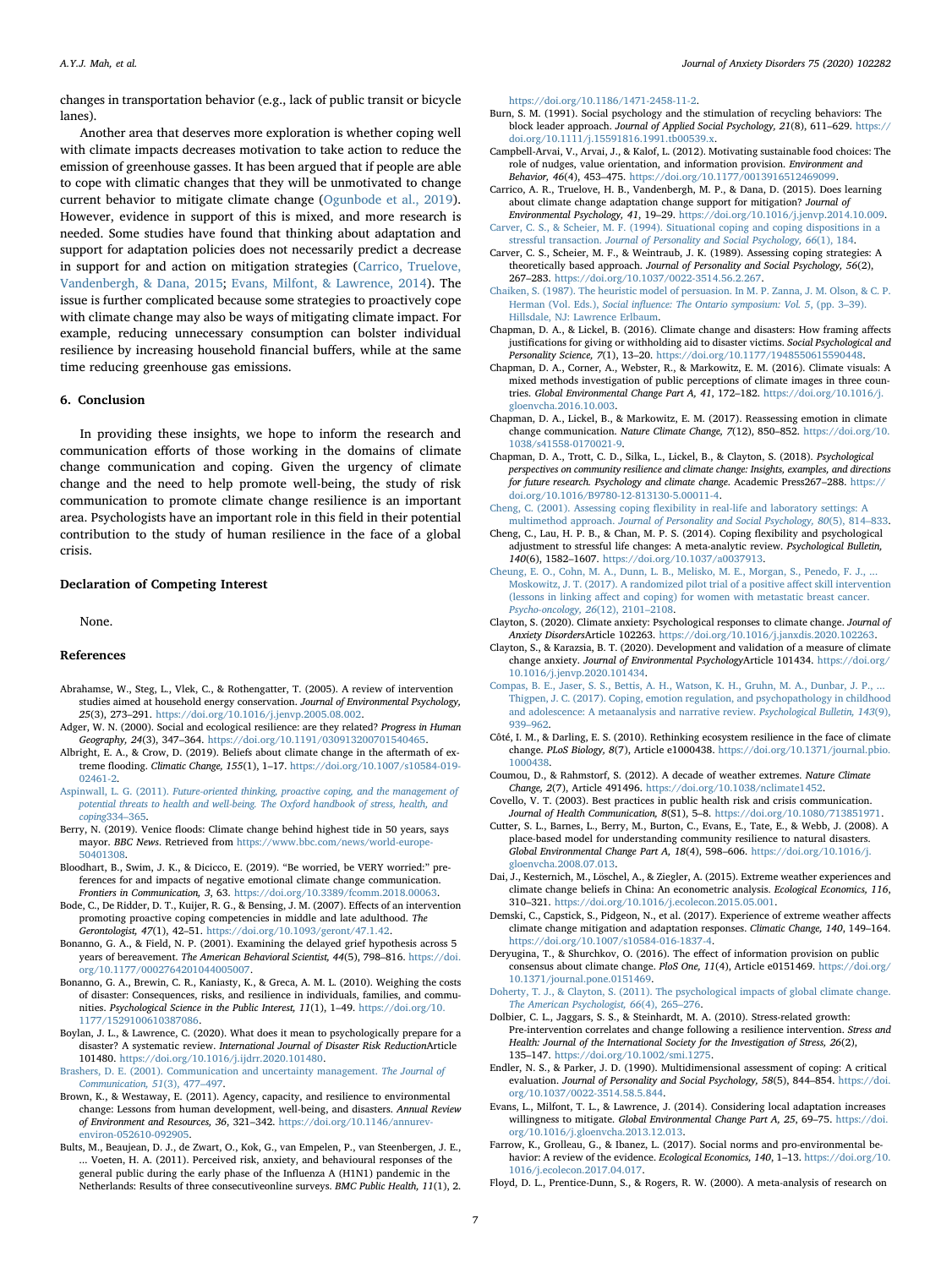protection motivation theory. Journal of Applied Social Psychology, 30(2), 407–429. <https://doi.org/10.1111/j.1559-1816.2000.tb02323.x>.

- <span id="page-7-47"></span><span id="page-7-39"></span>[Folke, C. \(2016\). Resilience \(republished\).](http://refhub.elsevier.com/S0887-6185(20)30096-7/sbref0215) Ecology and Society, 21(4), 44–74. Folkman, S. (2008). The case for positive emotions in the stress process. Anxiety, Stress,
- <span id="page-7-6"></span>and Coping, 21(1), 3–14. [https://doi.org/10.1080/10615800701740457.](https://doi.org/10.1080/10615800701740457) [Folkman, S., & Lazarus, R. S. \(1984\).](http://refhub.elsevier.com/S0887-6185(20)30096-7/sbref0225) Stress, appraisal, and coping. New York: Springer [Publishing Company150](http://refhub.elsevier.com/S0887-6185(20)30096-7/sbref0225)–153.
- <span id="page-7-7"></span>Folkman, S., & Moskowitz, J. T. (2004). Coping: Pitfalls and promise. Annual Review of Psychology, 55, 745–774. [https://doi.org/10.1146/annurev.psych.55.090902.](https://doi.org/10.1146/annurev.psych.55.090902.141456) [141456](https://doi.org/10.1146/annurev.psych.55.090902.141456).
- <span id="page-7-23"></span>Folkman, S., Lazarus, R. S., Dunkel-Schetter, C., DeLongis, A., & Gruen, R. J. (1986). Dynamics of a stressful encounter: Cognitive appraisal, coping, and encounter outcomes. Journal of Personality and Social Psychology, 50(5), 992–1003. [https://doi.org/](https://doi.org/10.1037/0022-3514.50.5.992) [10.1037/0022-3514.50.5.992.](https://doi.org/10.1037/0022-3514.50.5.992)
- <span id="page-7-45"></span>Fry, P. S., & Wong, P. T. P. (1991). Pain management training in the elderly: Matching interventions with subjects' coping styles. Stress Medicine, 7(2), 93–98. [https://doi.](https://doi.org/10.1002/smi.2460070207) [org/10.1002/smi.2460070207](https://doi.org/10.1002/smi.2460070207).
- <span id="page-7-3"></span>Giff[ord, R. \(2011\). The dragons of inaction: Psychological barriers that limit climate](http://refhub.elsevier.com/S0887-6185(20)30096-7/sbref0245) [change mitigation and adaptation.](http://refhub.elsevier.com/S0887-6185(20)30096-7/sbref0245) The American Psychologist, 66(4), 290–302.
- <span id="page-7-36"></span>Gruen, R. J., Folkman, S., & Lazarus, R. S. (1988). Centrality and individual differences in the meaning of dally hassles. Journal of Personality, 56(4), 743-762. [https://doi.org/](https://doi.org/10.1111/j.14676494.1988.tb00475.x) [10.1111/j.14676494.1988.tb00475.x.](https://doi.org/10.1111/j.14676494.1988.tb00475.x)
- <span id="page-7-29"></span>Haines, A., Kovats, R. S., Campbell-Lendrum, D., & Corvalán, C. (2006). Climate change and human health: Impacts, vulnerability and public health. Public Health, 120(7), 585–596. <https://doi.org/10.1016/j.puhe.2006.01.002>.
- <span id="page-7-10"></span>Hardeman, W., Johnston, M., Johnston, D., Bonetti, D., Wareham, N., & Kinmonth, A. L. (2002). Application of the theory of planned behaviour in behaviour change interventions: A systematic review. Psychology & Health, 17(2), 123–158. [https://doi.org/](https://doi.org/10.1080/08870440290013644a) [10.1080/08870440290013644a](https://doi.org/10.1080/08870440290013644a).
- <span id="page-7-9"></span>Hasbach, P. H. (2015). Therapy in the face of climate change. Ecopsychology, 7(4), 205–210. [https://doi.org/10.1089/eco.2015.0018.](https://doi.org/10.1089/eco.2015.0018)
- <span id="page-7-1"></span>Hauer, M. E. (2017). Migration induced by sea-level rise could reshape the US population landscape. Nature Climate Change, 7(5), 321-325. https://doi.org/10.1038 [nclimate3271](https://doi.org/10.1038/nclimate3271).
- <span id="page-7-43"></span>Hayes, K., Blashki, G., Wiseman, J., Burke, S., & Reifels, L. (2018). Climate change and mental health: Risks, impacts and priority actions. International Journal of Mental Health Systems, 12(1), 28. [https://doi.org/10.1186/s13033-018-0210-6.](https://doi.org/10.1186/s13033-018-0210-6)
- <span id="page-7-26"></span>[Herr, P. M., Kardes, F. R., & Kim, J. \(1991\). E](http://refhub.elsevier.com/S0887-6185(20)30096-7/sbref0280)ffects of word-of-mouth and product-at[tribute information on persuasion: An accessibility-diagnosticity perspective.](http://refhub.elsevier.com/S0887-6185(20)30096-7/sbref0280) The [Journal of Consumer Research, 17](http://refhub.elsevier.com/S0887-6185(20)30096-7/sbref0280)(4), 454–462.
- <span id="page-7-49"></span>Holling, C. S. (1973). Resilience and stability of ecological systems. Annual Review of Ecology and Systematics, 4(1), 1–23. [https://doi.org/10.1146/annurev.es.04.110173.](https://doi.org/10.1146/annurev.es.04.110173.000245) [000245](https://doi.org/10.1146/annurev.es.04.110173.000245).
- <span id="page-7-19"></span>Hopwood, T. L., & Schutte, N. S. (2017). Psychological outcomes in reaction to media exposure to disasters and large-scale violence: A meta-analysis. Psychology of Violence, 7(2), 316–327. [https://doi.org/10.1037/vio0000056.](https://doi.org/10.1037/vio0000056)
- <span id="page-7-5"></span>Hornsey, M. J., & Fielding, K. S. (2020). Understanding (and reducing) inaction on climate change. Social Issues and Policy Review, 14(1), 3–35. [https://doi.org/10.1111/](https://doi.org/10.1111/sipr.12058) [sipr.12058.](https://doi.org/10.1111/sipr.12058)
- <span id="page-7-4"></span>Hornsey, M. J., Harris, E. A., Bain, P. G., & Fielding, K. S. (2016). Meta-analyses of the determinants and outcomes of belief in climate change. Nature Climate Change, 6(6), 622–626. [https://doi.org/10.1038/nclimate2943.](https://doi.org/10.1038/nclimate2943)
- <span id="page-7-15"></span>Houston, D., Cheung, W., Basolo, V., Feldman, D., Matthew, R., Sanders, B. F., ... Luke, A. (2019). The influence of hazard maps and trust of flood controls on coastal flood spatial awareness and risk perception. Environment and Behavior, 51(4), 347–375. [https://doi.org/10.1177/0013916517748711.](https://doi.org/10.1177/0013916517748711)
- <span id="page-7-28"></span>Howe, L. C., MacInnis, B., Krosnick, J. A., Markowitz, E. M., & Socolow, R. (2019). Acknowledging uncertainty impacts public acceptance of climate scientists' predictions. Nature Climate Change, 9, 863–867. [https://doi.org/10.1038/s41558-019-](https://doi.org/10.1038/s41558-019-0587-5) [0587-5.](https://doi.org/10.1038/s41558-019-0587-5)
- <span id="page-7-30"></span>[IPCC \(2014\). In Core Writing Team, R. K. Pachauri, & L. A. Meyer \(Eds.\).](http://refhub.elsevier.com/S0887-6185(20)30096-7/sbref0315) Climate change [2014: Synthesis report. Contribution of working groups I, II and III to the Fifth assessment](http://refhub.elsevier.com/S0887-6185(20)30096-7/sbref0315) [report of the intergovernmental panel on climate change](http://refhub.elsevier.com/S0887-6185(20)30096-7/sbref0315)Geneva, Switzerland: IPCC [151 pp.](http://refhub.elsevier.com/S0887-6185(20)30096-7/sbref0315)
- <span id="page-7-31"></span>[IPCC \(2018\). In V. Masson-Delmotte, P. Zhai, H.-O. Pörtner, D. Roberts, J. Skea, P. R.](http://refhub.elsevier.com/S0887-6185(20)30096-7/sbref0320) [Shukla, A. Pirani, W. Moufouma-Okia, C. Péan, R. Pidcock, S. Connors, J. B. R.](http://refhub.elsevier.com/S0887-6185(20)30096-7/sbref0320) [Matthews, Y. Chen, X. Zhou, M. I. Gomis, E. Lonnoy, T. Maycock, M. Tignor, & T.](http://refhub.elsevier.com/S0887-6185(20)30096-7/sbref0320) Waterfield (Eds.). [Framing and context. In: Global warming of 1.5°C. An IPCC Special](http://refhub.elsevier.com/S0887-6185(20)30096-7/sbref0320) [report on the impacts of global warming of 1.5°C above pre-industrial levels and related](http://refhub.elsevier.com/S0887-6185(20)30096-7/sbref0320) [global greenhouse gas emission pathways, in the context of strengthening the global re](http://refhub.elsevier.com/S0887-6185(20)30096-7/sbref0320)[sponse to the threat of climate change, sustainable development, and e](http://refhub.elsevier.com/S0887-6185(20)30096-7/sbref0320)fforts to eradicate poverty [In Press](http://refhub.elsevier.com/S0887-6185(20)30096-7/sbref0320).
- <span id="page-7-0"></span>[IPCC \(2019\). In P. R. Shukla, J. Skea, E. Calvo Buendia, V. Masson-Delmotte, H.-O.](http://refhub.elsevier.com/S0887-6185(20)30096-7/sbref0325) [Pörtner, D. C. Roberts, P. Zhai, R. Slade, S. Connors, R. van Diemen, M. Ferrat, E.](http://refhub.elsevier.com/S0887-6185(20)30096-7/sbref0325) [Haughey, S. Luz, S. Neogi, M. Pathak, J. Petzold, J. Portugal Pereira, P. Vyas, E.](http://refhub.elsevier.com/S0887-6185(20)30096-7/sbref0325) [Huntley, K. Kissick, M. Belkacemi, & J. Malley \(Eds.\).](http://refhub.elsevier.com/S0887-6185(20)30096-7/sbref0325) Climate change and Land: An [IPCC special report on climate change, deserti](http://refhub.elsevier.com/S0887-6185(20)30096-7/sbref0325)fication, land degradation, sustainable land [management, food security, and greenhouse gas](http://refhub.elsevier.com/S0887-6185(20)30096-7/sbref0325) fluxes in terrestrial ecosystems In pres.
- <span id="page-7-11"></span>Jackson, L. D. (1992). Information complexity and medical communication: The effects of technical language and amount of information in a medical message. Health Communication, 4(3), 197–210. [https://doi.org/10.1207/s15327027hc0403\\_3.](https://doi.org/10.1207/s15327027hc0403_3)

<span id="page-7-51"></span><span id="page-7-38"></span>Kilby, C. J., Sherman, K. A., & Wuthrich, V. (2018). Towards understanding interindividual differences in stressor appraisals: A systematic review. Personality and Individual Differences, 135, 92–100. [https://doi.org/10.1016/j.paid.2018.07.001.](https://doi.org/10.1016/j.paid.2018.07.001) [LaLone, M. B. \(2012\). Neighbors helping neighbors: An examination of the social capital](http://refhub.elsevier.com/S0887-6185(20)30096-7/sbref0340) [mobilization process for community resilience to environmental disasters.](http://refhub.elsevier.com/S0887-6185(20)30096-7/sbref0340) Journal of [Applied Social Science, 6](http://refhub.elsevier.com/S0887-6185(20)30096-7/sbref0340)(2), 209–237.

- <span id="page-7-44"></span>Le Bars, D., Drijfhout, S., & de Vries, H. (2017). A high-end sea level rise probabilistic projection including rapid Antarctic ice sheet mass loss. Environmental Research Letters, 12(4), Article 044013. <https://doi.org/10.1088/1748-9326/aa6512>.
- <span id="page-7-20"></span>Lee, E., & Lee, H. (2019). Disaster awareness and coping: Impact on stress, anxiety, and depression. Perspectives in Psychiatric Care, 55(2), 311-318. [https://doi.org/10.1111/](https://doi.org/10.1111/ppc.12351) [ppc.12351](https://doi.org/10.1111/ppc.12351).
- <span id="page-7-40"></span>Lester, N., Smart, L., & Baum, A. (1994). Measuring coping flexibility. Psychology & Health, 9(6), Article 409424. <https://doi.org/10.1080/08870449408407468>.
- <span id="page-7-50"></span>Lindberg, K., & Swearingen, T. (2020). A reflective thrive-oriented community resilience scale. American Journal of Community Psychology. [https://doi.org/10.1002/ajcp.](https://doi.org/10.1002/ajcp.12416) [12416.](https://doi.org/10.1002/ajcp.12416)

<span id="page-7-32"></span>[Louis, M. E. S., & Hess, J. J. \(2008\). Climate change: Impacts on and implications for](http://refhub.elsevier.com/S0887-6185(20)30096-7/sbref0365) global health. [American Journal of Preventive Medicine, 35](http://refhub.elsevier.com/S0887-6185(20)30096-7/sbref0365)(5), 527–538.

- <span id="page-7-52"></span>Lyons, R. F., Mickelson, K. D., Sullivan, M. J., & Coyne, J. C. (1998). Coping as a communal process. Journal of Social and Personal Relationships, 15(5), 579–605. [https://](https://doi.org/10.1177/0265407598155001) [doi.org/10.1177/0265407598155001.](https://doi.org/10.1177/0265407598155001)
- <span id="page-7-25"></span>Maddux, J. E., & Rogers, R. W. (1980). Effects of source expertness, physical attractiveness, and supporting arguments on persuasion: A case of brains over beauty. Journal of Personality and Social Psychology, 39(2), 235–244. [https://doi.org/10.1037/0022-](https://doi.org/10.1037/0022-3514.39.2.235) [3514.39.2.235.](https://doi.org/10.1037/0022-3514.39.2.235)
- <span id="page-7-12"></span>[Malhotra, N. K. \(1982\). Information load and consumer decision making.](http://refhub.elsevier.com/S0887-6185(20)30096-7/sbref0380) The Journal of [Consumer Research, 8](http://refhub.elsevier.com/S0887-6185(20)30096-7/sbref0380)(4), 419–430.
- <span id="page-7-46"></span>Martelli, M. F., Auerbach, S. M., Alexander, J., & Mercuri, L. G. (1987). Stress management in the health care setting: Matching interventions with patient coping styles. Journal of Consulting and Clinical Psychology, 55(2), 201–207. [https://doi.org/10.](https://doi.org/10.1037/0022-006x.55.2.201) [1037/0022-006x.55.2.201](https://doi.org/10.1037/0022-006x.55.2.201).
- <span id="page-7-35"></span>Matthews, G., & Campbell, S. E. (2009). Sustained performance under overload: Personality and individual differences in stress and coping. Theoretical Issues in Ergonomics Science, 10(5), 417–442. <https://doi.org/10.1080/14639220903106395>.
- <span id="page-7-8"></span>McCrae, R. (1984). Situational determinants of coping responses: Loss, threat, and challenge. Journal of Personality and Social Psychology, 46(4), 919–928. [https://doi.org/](https://doi.org/10.1037/0022-3514.46.4.919) [10.1037/0022-3514.46.4.919.](https://doi.org/10.1037/0022-3514.46.4.919)
- <span id="page-7-14"></span>Millet, B., Carter, A. P., Broad, K., Cairo, A., Evans, S. D., & Majumdar, S. J. (2020). Hurricane risk communication: Visualization and behavioral science concepts. Weather Climate and Society, 12(2), 193–211. [https://doi.org/10.1175/WCAS-D-19-](https://doi.org/10.1175/WCAS-D-19-0011.1) [0011.1](https://doi.org/10.1175/WCAS-D-19-0011.1).
- <span id="page-7-16"></span>[Morrissey, S. A., & Reser, J. P. \(2003\). Evaluating the e](http://refhub.elsevier.com/S0887-6185(20)30096-7/sbref0405)ffectiveness of psychological [preparedness advice in community cyclone preparedness materials.](http://refhub.elsevier.com/S0887-6185(20)30096-7/sbref0405) The Australian [Journal of Emergency Management, 18](http://refhub.elsevier.com/S0887-6185(20)30096-7/sbref0405)(2), 46–61.
- <span id="page-7-13"></span>Moser, S. C. (2016). Reflections on climate change communication research and practice in the second decade of the 21st century: what more is there to say? Wiley Interdisciplinary Reviews Climate Change, 7(3), 345–369. [https://doi.org/10.1002/](https://doi.org/10.1002/wcc.403) [wcc.403](https://doi.org/10.1002/wcc.403).
- <span id="page-7-21"></span>Neria, Y., & Sullivan, G. M. (2011). Understanding the mental health effects of indirect exposure to mass trauma through the media. Jama, 306(12), 1374-1375. [https://doi.](https://doi.org/10.1001/jama.2011.1358) [org/10.1001/jama.2011.1358](https://doi.org/10.1001/jama.2011.1358).
- <span id="page-7-2"></span>Neumann, B., Vafeidis, A. T., Zimmermann, J., & Nicholls, R. J. (2015). Future coastal population growth and exposure to sea-level rise and coastal flooding-a global assessment. PloS One, 10(3), Article e0118571. [https://doi.org/10.1371/journal.pone.](https://doi.org/10.1371/journal.pone.0131375) [0131375.](https://doi.org/10.1371/journal.pone.0131375)
- <span id="page-7-48"></span>Norris, F. H., Stevens, S. P., Pfefferbaum, B., Wyche, K. F., & Pfefferbaum, R. L. (2008). Community resilience as a metaphor, theory, set of capacities, and strategy for disaster readiness. American Journal of Community Psychology, 41(1-2), 127–150. [https://doi.org/10.1007/s10464-007-9156-6.](https://doi.org/10.1007/s10464-007-9156-6)
- <span id="page-7-33"></span>Norris, F. H., Friedman, M. J., & Watson, P. J. (2002). 60,000 disaster victims speak: Part II. Summary and implications of the disaster mental health research. Psychiatry: Interpersonal and biological processes, 65(3), 240–260. [https://doi.org/10.1521/psyc.](https://doi.org/10.1521/psyc.65.3.240.20169) [65.3.240.20169](https://doi.org/10.1521/psyc.65.3.240.20169).
- <span id="page-7-34"></span>Norris, F. H., Friedman, M. J., Watson, P. J., Byrne, C. M., Diaz, E., & Kaniasty, K. (2002). 60,000 disaster victims speak: Part I. An empirical review of the empirical literature, 1981–2001. Psychiatry: Interpersonal and biological processes, 65(3), 207–239. [https://](https://doi.org/10.1521/psyc.65.3.207.20173) [doi.org/10.1521/psyc.65.3.207.20173\](https://doi.org/10.1521/psyc.65.3.207.20173).

<span id="page-7-27"></span>[Novak, J. M., Day, A. M., Sopory, P., Wilkins, L., Padgett, D. R., Eckert, S., ... Alexander,](http://refhub.elsevier.com/S0887-6185(20)30096-7/sbref0440) [N. \(2019\). Engaging communities in emergency risk and crisis communication:](http://refhub.elsevier.com/S0887-6185(20)30096-7/sbref0440) [Mixed-method systematic review and evidence synthesis.](http://refhub.elsevier.com/S0887-6185(20)30096-7/sbref0440) Journal of International [Crisis and Risk Communication Research, 2](http://refhub.elsevier.com/S0887-6185(20)30096-7/sbref0440)(1), 4–14.

- <span id="page-7-17"></span>Ogunbode, C. A., Böhm, G., Capstick, S. B., Demski, C., Spence, A., & Tausch, N. (2019). The resilience paradox: Flooding experience, coping and climate change mitigation intentions. Climate Policy, 19(6), 703–715. [https://doi.org/10.1080/14693062.2018.](https://doi.org/10.1080/14693062.2018.1560242) [1560242.](https://doi.org/10.1080/14693062.2018.1560242)
- <span id="page-7-42"></span>Ojala, M. (2012). How do children cope with global climate change? Coping strategies, engagement, and well-being. Journal of Environmental Psychology, 32(3), 225–233. <https://doi.org/10.1016/j.jenvp.2012.02.004>.
- <span id="page-7-41"></span>Ojala, M. (2013). Coping with climate change among adolescents: Implications for subjective well-being and environmental engagement. Sustainability, 5(5), 2191–2209. [https://doi.org/10.3390/su5052191.](https://doi.org/10.3390/su5052191)
- <span id="page-7-37"></span>[Parkes, K. R. \(1986\). Coping in stressful episodes: The role of individual di](http://refhub.elsevier.com/S0887-6185(20)30096-7/sbref0460)fferences, [environmental factors, and situational characteristics.](http://refhub.elsevier.com/S0887-6185(20)30096-7/sbref0460) Journal of Personality and Social [Psychology, 51](http://refhub.elsevier.com/S0887-6185(20)30096-7/sbref0460)(6), 1277.
- <span id="page-7-18"></span>Peters, G. J. Y., Ruiter, R. A., & Kok, G. (2013). Threatening communication: A critical reanalysis and a revised meta-analytic test of fear appeal theory. Health Psychology Review, 7(1), 8–31. [https://doi.org/10.1080/17437199.2012.703527.](https://doi.org/10.1080/17437199.2012.703527)
- <span id="page-7-24"></span>[Petty, R. E., & Cacioppo, J. T. \(1984\). Source factors and the elaboration likelihood model](http://refhub.elsevier.com/S0887-6185(20)30096-7/sbref0470) of persuasion. [Advances in Consumer Research, 11](http://refhub.elsevier.com/S0887-6185(20)30096-7/sbref0470), 668–672.
- <span id="page-7-22"></span>Pfefferbaum, B., Newman, E., Nelson, S. D., Nitiéma, P., Pfefferbaum, R. L., & Rahman, A.